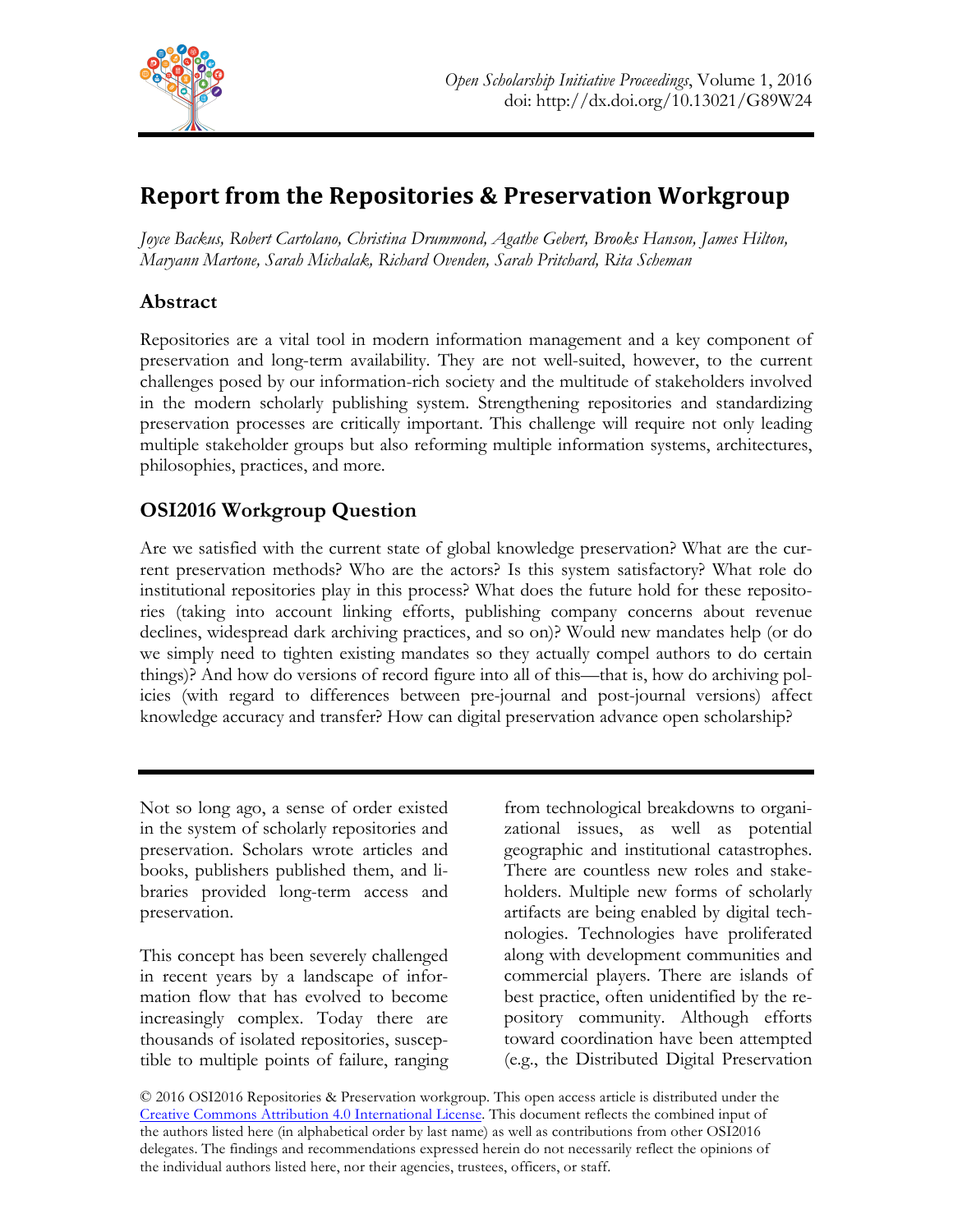Framework Working Group and the Digital Preservation Network), sustained, continued coordination across these efforts has been lacking. Criteria for the curation of content and collections hosting varies among institutions and may not even include preservation as a priority. Terminology is inconsistent and used in different ways by different constituencies: the very terms "repository," "preservation," "access," and even "publishing," cannot be assumed to have a common point of reference in the many relevant discussions and applications.

What's at risk from this chaos? Everything. Without better organization in and between repositories, we risk entering a world where our ever-increasing flood of information is misfiled, disconnected, even lost. While Internet search engines give us the illusion that everything is findable and accessible, a large percentage of the content of repositories is not adequately discoverable with today's search engines. Strengthening repositories and standardizing workflows must be among our highest-priorities in scholarly publishing reform. But how can we even begin to think about improving such a complex system?

### **Defining the landscape**

First, for our purposes here, the scope of this conversation is limited only to institutional or disciplinary repositories that are connected to scholarly publishing, such as the institutional repositories (or IRs) that university libraries maintain. In the scholarly publishing world, these repositories are storage boxes for information with multiple functions, workflows and relationships, and that—ideally anyway operate under standards and other best practices in order to support the preservation of and access to the copious amounts of research information produced in the academic world today. In addition to possessing large amounts of durable storage space, these repositories are expected to safeguard this information through backups and quality controls, include metadata (data about the data, such as author, date of publication and file size/type) and provide at least some level of certification—for example, digital object identifiers (DOIs), and provenance or versioning information (giving the origin and history of a piece of information). They are also expected to remain well managed over a long period of time (meaning that they require professional stewardship and plans for long-term sustainability) while also supporting needs and expectations regarding access and interoperability (with other systems and repositories) as these needs and expectations evolve over time. To recap, repositories should:

- reliably store and backup information
- offer a browsing through the information stored
- operate according to best practices
- include metadata and digital identifiers
- certify information (by tracking history)
- be well-managed and well-funded (ensuring long-term sustainability)
- be responsive to the access needs and expectations of users and other repositories.

Preservation is a function of some (but not all) digital repositories and its purpose is the long-term protection of an object to ensure its integrity and accessibility for future use. The preservation function: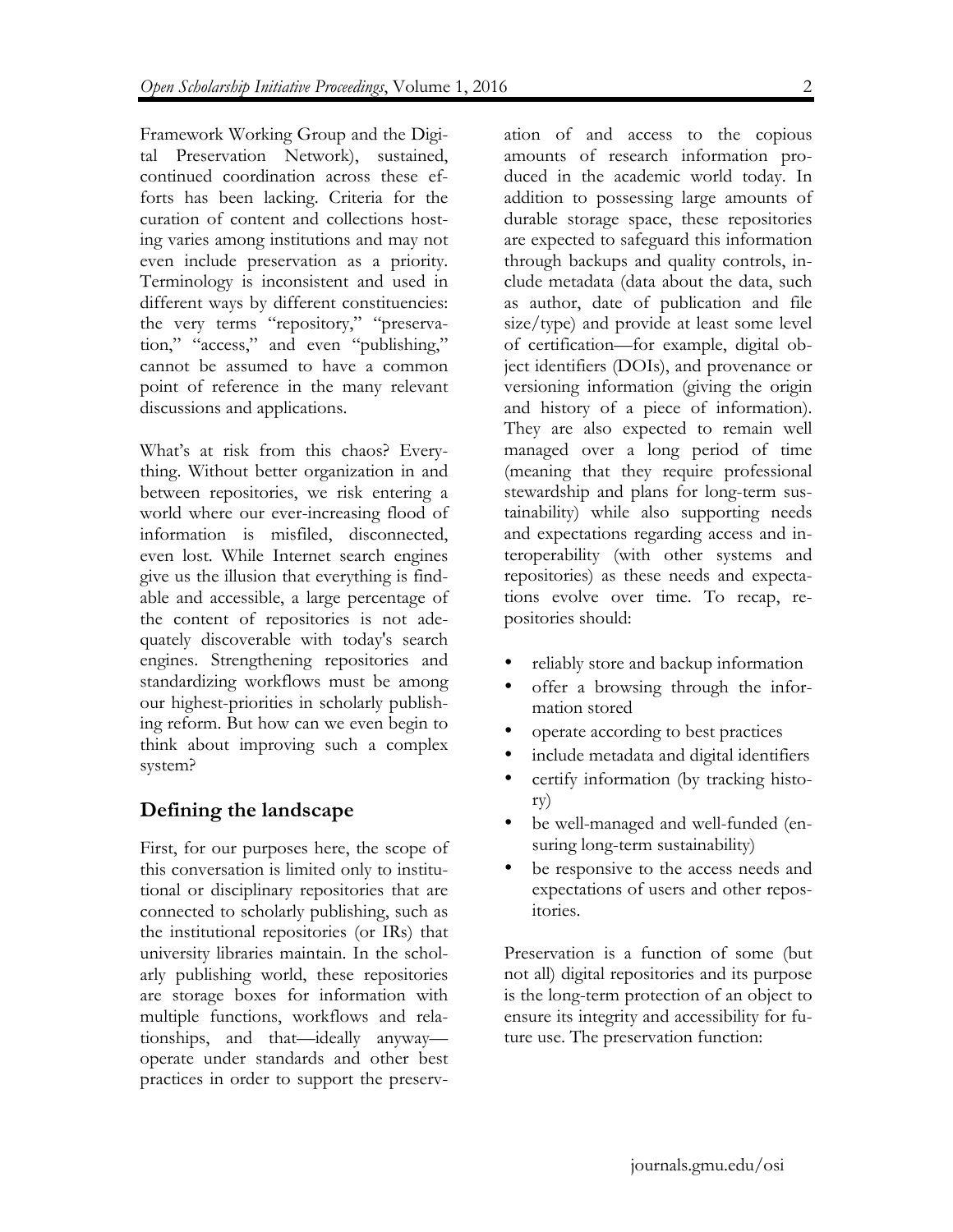- implies that the content of the preservation archive has been chosen by a knowledgeable curator
- usually implies that if the archive is not dark (i.e. access is either limited to certain individuals or completely restricted to all) most of the contents will be free and openly accessible.

OSI2016 asked the workgroup to consider challenges of "repositories" and "preservation" in tandem, although preservation of scholarly materials also occurs outside of repositories. For the purposes of OSI2016, our team limited its discussion to open preservation repositories for scholarly research output. Some of the scholarly research content that is currently included in these repositories is listed on the following page (see table 1), along with notations regarding whether preserving this content is currently mandatory for ensuring integrity and reproducibility; is in the process of being identified for inclusion by funder guidelines and community and discipline standards; or is not currently being considered for inclusion.

### **The challenges**

Stakeholders in the broad scholarly publishing system—authors, researchers, universities, libraries, publishers, and others—are often not clear about where they fit into this landscape of preservation and repository or about what their roles are supposed to be. Indeed, these stakeholder groups often have unique and conflicting viewpoints.

Our workgroup identified a small subset of the challenges and opportunities related to the preservation of the scholarly record and the roles of repositories. Juxtaposed against what we described earlier as the

ideal of a scholarly research repository, the current overlapping and conflicting environment instead leads to an utter lack of coordination, which results in the loss of key data and software, a failure to ensure long-term preservation, and a lack of dependable means to retrieve information in these repositories.

This chaos is evidenced through three main symptoms of dysfunction:

- 1. Redundancy of effort
- 2. A lack of coordination and standards
- 3. A lack of sustainability.

The first symptom, redundancy, needs little explanation. There is a high level of unintended redundancy of content between repositories, resulting in vast amounts of duplicated effort in categorizing and re-categorizing the same information artifact across multiple storage locations.

The second symptom, a lack of coordination and standards, is evidenced in a variety of ways:

- There are no standards for what basic kinds of information repositories should capture, what priority this information should have, and what structure repositories should use for storage and retrieval (repositories differ from one another based on software choice—Fedora or D-Space, for example).
- Collections themselves are driven by the unique goals and values of individual institutions. Therefore, content choices are usually local and themes and formats of content will vary widely among and between repositories.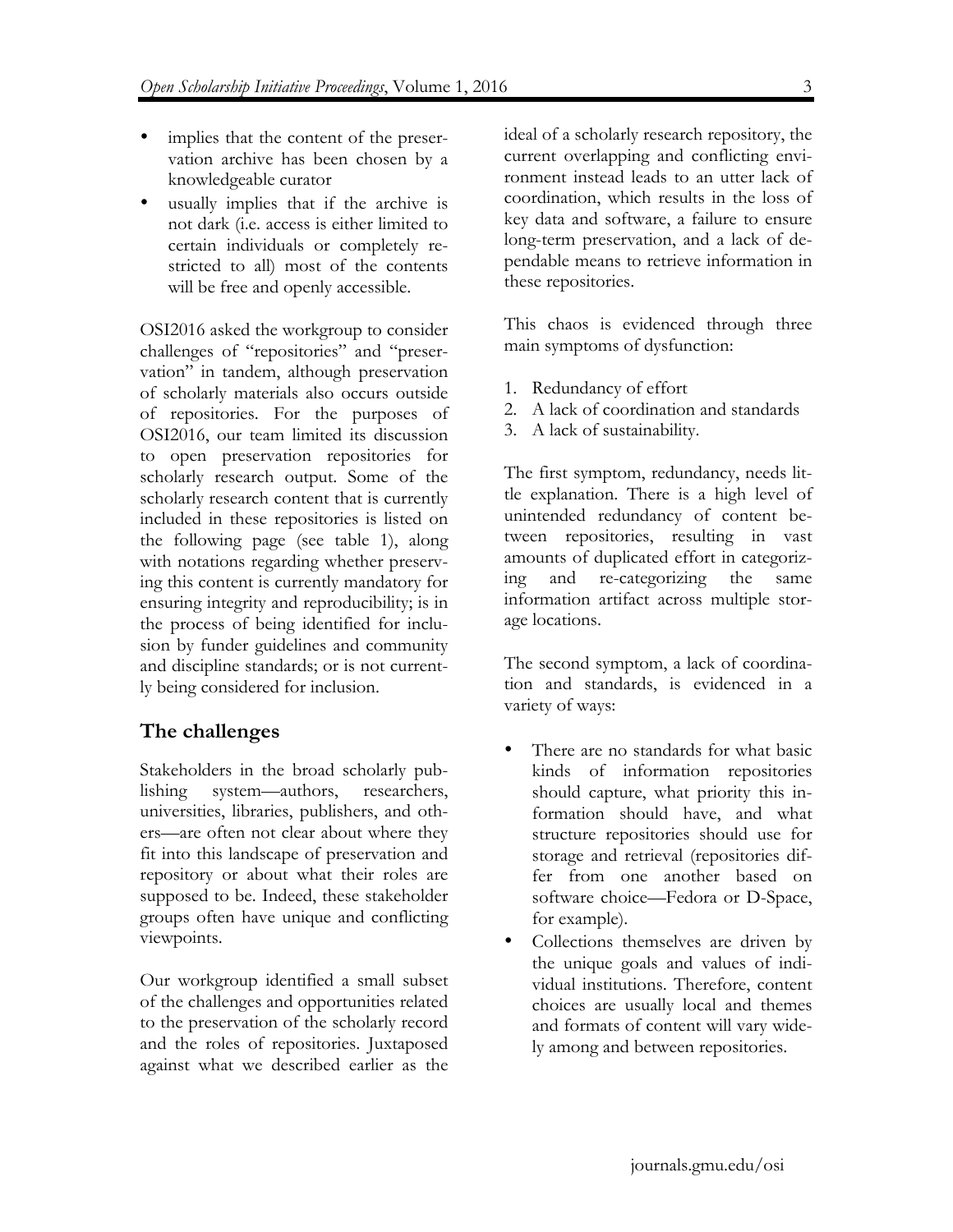|                                                                                                      | Deposit imperative                                                                            |                                 |                                  |                     |                                                                      |
|------------------------------------------------------------------------------------------------------|-----------------------------------------------------------------------------------------------|---------------------------------|----------------------------------|---------------------|----------------------------------------------------------------------|
| Scholarly research output                                                                            | Specific content                                                                              | Required<br>or high<br>priority | Currently<br>being<br>identified | Not yet<br>required | <b>Notes</b>                                                         |
| Peer-reviewed publications<br>(papers and monographs)                                                | Version Of Record<br>(VOR)                                                                    | $\mathbf X$                     |                                  |                     | Includes material with<br>DOI, errata, etc.                          |
|                                                                                                      | Earlier VORs                                                                                  |                                 |                                  | $\mathbf X$         |                                                                      |
|                                                                                                      | Accepted articles post<br>peer review (AAM) (for<br>papers)                                   | $\mathbf X$                     |                                  |                     | Required output by<br>agencies                                       |
|                                                                                                      | Important metadata as-<br>sociated/linking                                                    | $\mathbf X$                     |                                  |                     |                                                                      |
|                                                                                                      | Peer review comments                                                                          |                                 |                                  | $\mathbf X$         | Sometimes connected to<br>VOR, sometimes not                         |
| Public Drafts (preprints)                                                                            |                                                                                               | $\mathbf X$                     |                                  |                     | Being preserved by<br>some repositories now                          |
| Software associated with<br>publication (w/ metadata)                                                |                                                                                               | $\mathbf X$                     |                                  |                     | Often included as sup-<br>plemental, but not<br>always               |
| Data associated with publi-<br>cations (w/ metadata)                                                 |                                                                                               |                                 | $\mathbf X$                      |                     | Including multimedia                                                 |
| Data or software products<br>(maps, software packages)                                               |                                                                                               |                                 |                                  | $\mathbf X$         | Might have IP                                                        |
| Materials (mice, reagents,<br>samples)                                                               | Metadata around materi-<br>als                                                                | $\mathbf X$                     |                                  |                     | If can't include material,<br>at least include metadata<br>about it. |
| Integrated research data<br>sets                                                                     | Funded datasets, funder<br>mandate                                                            | $\mathbf X$                     |                                  |                     |                                                                      |
|                                                                                                      | Special collections, such<br>as cultural heritage or<br>web/email/social media<br>collections |                                 |                                  | $\mathbf X$         |                                                                      |
|                                                                                                      | Web-based multimedia<br>scholarly products                                                    |                                 |                                  | $\mathbf X$         |                                                                      |
|                                                                                                      | Comments, related to<br><b>VOR</b>                                                            |                                 |                                  | $\mathbf X$         |                                                                      |
|                                                                                                      | Private Drafts (drafts<br>research group may be<br>working on)                                |                                 |                                  | $\mathbf X$         |                                                                      |
| Isolated data                                                                                        |                                                                                               |                                 |                                  | $\mathbf X$         | May be leftover for<br>analysis                                      |
| "Raw" data coming off in-<br>struments                                                               |                                                                                               |                                 |                                  | $\mathbf X$         |                                                                      |
| Records of research (notes,<br>emails, correspondence<br>with collaborators, scientific<br>exchange) |                                                                                               |                                 |                                  | $\mathbf X$         | Some are Freedom of<br>Information Act items                         |
| Grey literature (blogs,<br>YouTube, Twitter, etc.)                                                   |                                                                                               |                                 |                                  | $\mathbf X$         |                                                                      |

## **Table 1: Deposit imperatives in scholarly research**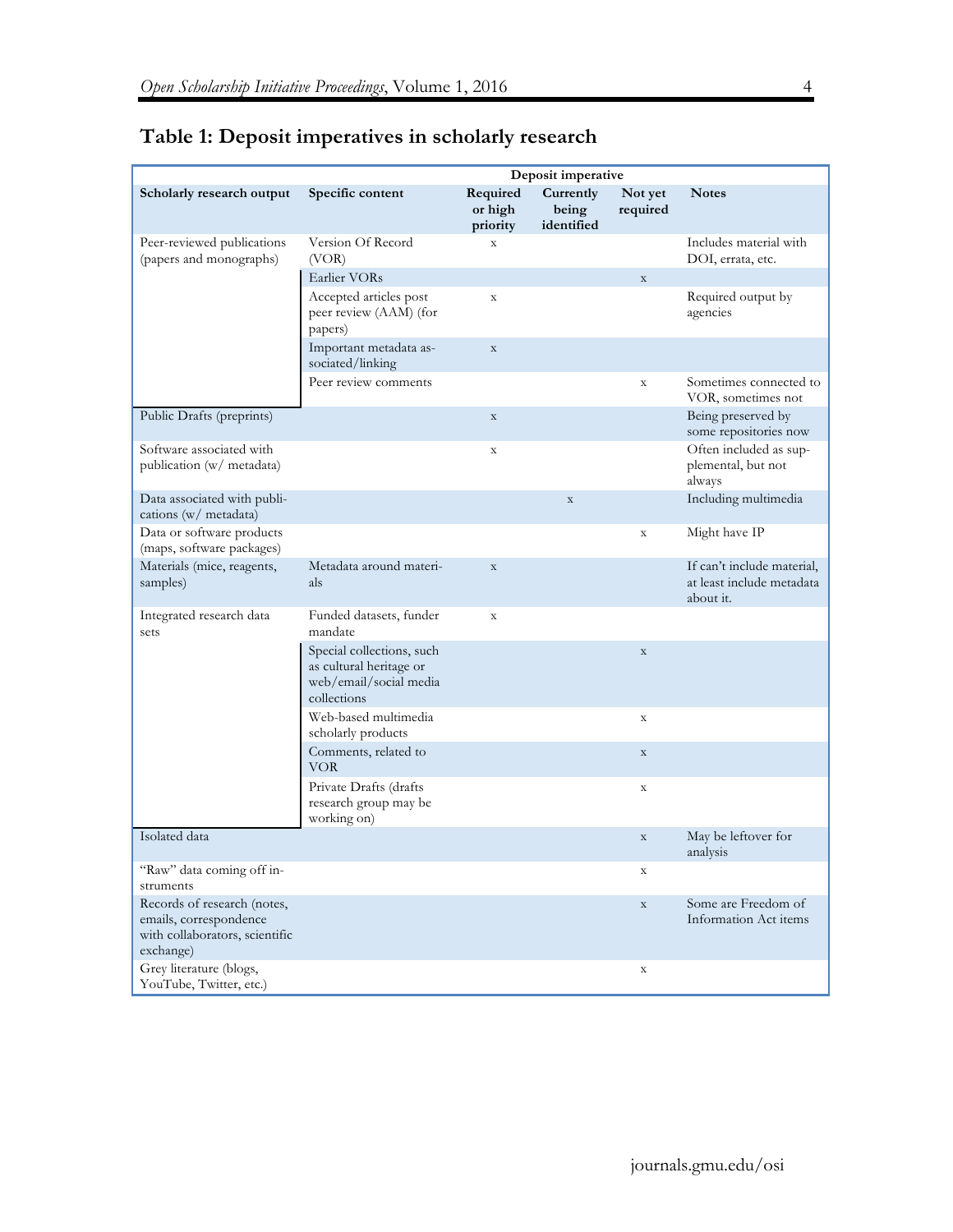- In terms of access policies, some repositories are configured for longterm preservation with strong access expectations, while others may be dark or configured for access only under certain specified "trigger" conditions. Interestingly, institutional repositories are not necessarily configured for long-term preservation: Their primary purpose is to provide access to the publications of a university's faculty and researchers.
- There are no universally accepted standards for preservation (although some best practices are emerging among certain large hubs and in many instances beyond the US).
- With the lack of standards as well as the absence of a comprehensive system of quality control comes potential repository failure and loss or corruption of important content.
- There is little successful coordination or collaboration among repositories due to both technical and philosophical differences.

The third symptom of dysfunction is a lack of sustainability. Repositories are often funded on a project-by-project, collection-by-collection basis. When project funding disappears, planned work-flows end and inconsistencies develop.

## **The path forward**

How can we begin, then, to improve the outlook for repositories and preservation? The first step is to recognize the vital role of repositories in scholarship and to establish a set of guiding principles around which reform can be built. To wit:<sup>1</sup>

Scholarly knowledge, key research outcomes, and digital and material

scholarly resources are a world heritage and should be credited, preserved, open, and made accessible as soon as possible and should be preserved for the benefit of future generations (with the caveat that certain research will remain private or inaccessible due to reasons such as privacy, business competition, or national security).

- Preservation should be accomplished in ways that optimize quality, discoverability, interoperability, provenance, and ease of adoption and use.
- Preservation is the responsibility of society but especially of scholars, data stewards, libraries, and sponsoring institutions.

The next step is to agree on specific goals that move beyond simply reducing the current levels of dysfunction. These broad goals should include developing a coordinated approach to:

- enhance access via aggregated search and discovery
- raise broad awareness of the distinctions between functions of hosting and preservation
- improve distribution access control and workflows to make scholarly content available in human and machinereadable formats
- develop and achieve sustainable funding models beyond, or in addition to, grants
- leverage economies of scale for discipline and domain repositories
- improve curation and quality control via data formats, metadata standards, import/export, and forward migration services
- replicate the scholarly record in multiple, distributed, certified repositories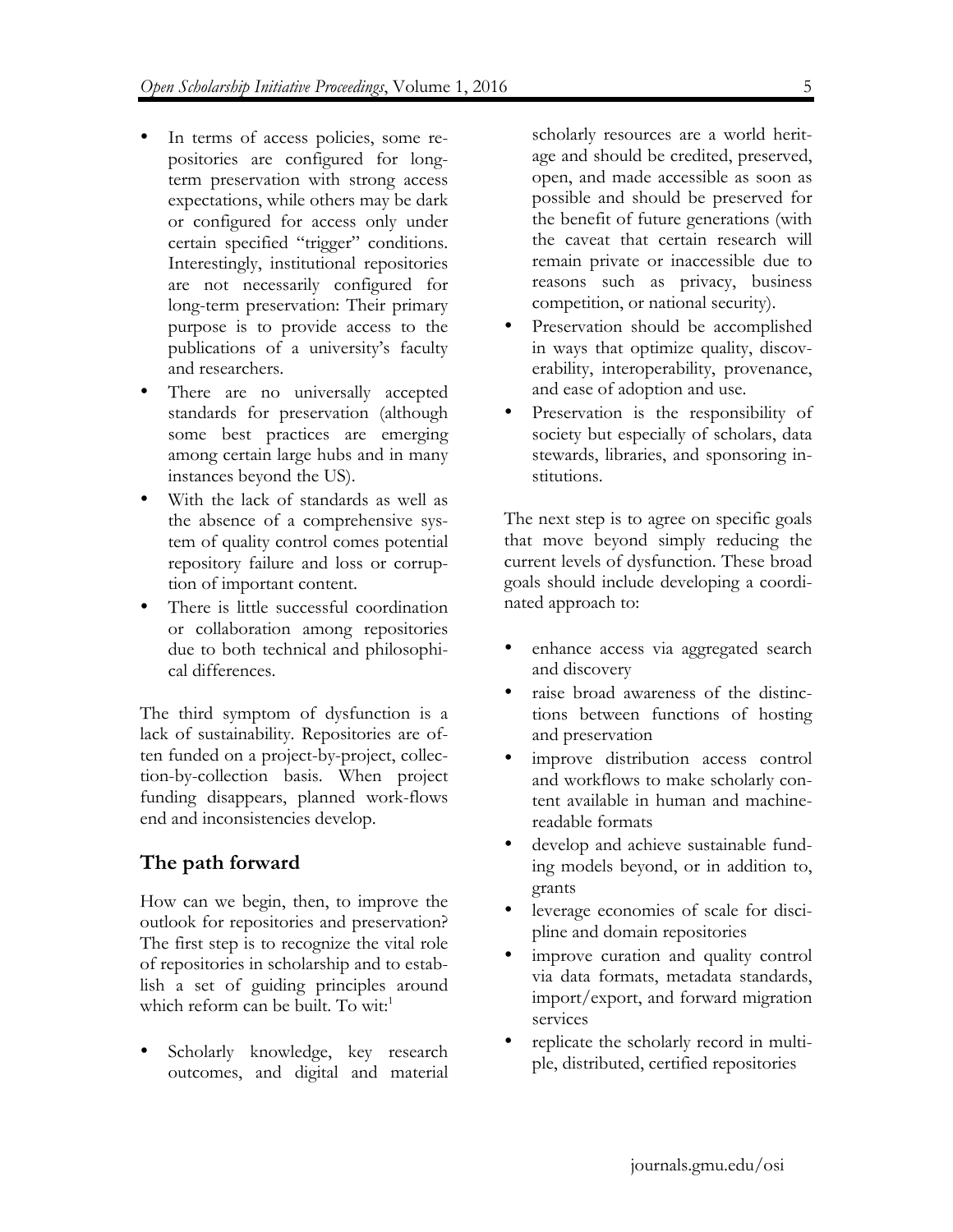- replace random redundancy with the planned redundancy of preserved content
- develop guidelines and criteria for what is preserved (beginning by limiting discussions to the scholarly research record)
- establish the mechanisms of coordination within and across existing organizations to pool resources and avoid siloes or duplicated efforts.

Within this framework for action, the specific actions to be taken will vary depending on where reform efforts gain traction. What is abundantly clear is that the repository and preservation system needs to be funded in a planned and sustainable manner in order to ensure quality, consistency, and uninterrupted preservation. Such funding and planning cannot be achieved in a vacuum, but requires a broad plan for collaboration and coordination. It is the responsibility of the entire preservation repository community to work together on this new future, avoid the continuation of current, haphazard practices and decisionmaking, and encourage a rigorous adherence to standards and best practices as purposeful components of a comprehensive access and preservation plan.

The specific—and we believe achievable—action items that we propose are:

- **Clarify** opportunities for UNESCO and WSIS to engage in this effort
- **Coordinate** action among metaorganizations (e.g., COAR, CLIR/ DLF)
- **Raise funds** for improved sustainability and stewardship through investments and endowments in repositories
- **Support** aggregation driven by preservation concerns, such as:
	- o Electronic legal deposit (UK)
	- o Portico, Chronopolis, APTrust, and DuraSpace
	- o DPN, MetaArchive Cooperative, CLOCKSS
- **Build** workflows and an ecosystem in order to ensure long-term access and preservation.

How might the Open Scholarship Initiative fit in with this effort? There are many major initiatives and discipline-based efforts, some with decades of experience and hard-fought lessons resulting in best practices across fields. However, to date these efforts have had few opportunities to coordinate. Affecting the status quo will require the informed alignment of these efforts, coupled with additional resources, leading toward systemic change across a wide range of stakeholder groups, including governments, academia, scholarly societies and associations, research libraries, and for-profit and non-profit organizations. OSI may be well-positioned to help push these stakeholders as a community towards an agenda that will move progress forward on these issues. Coordination on this initiative with other efforts, such as the Scholarly Commons effort of Force11 and the Research Data Alliance, is highly recommended (see Appendix).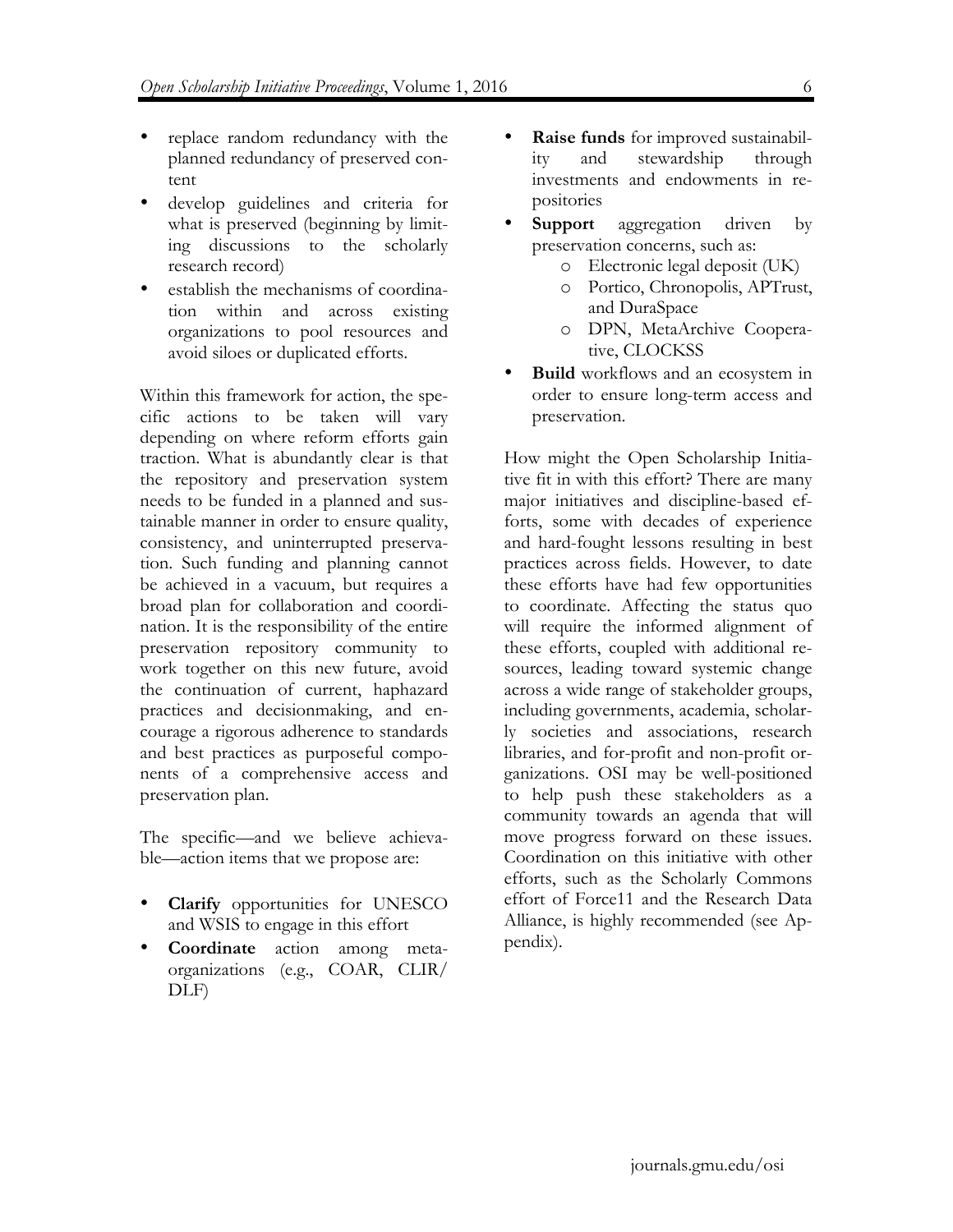#### **OSI2016 Repositories and Preservation Workgroup**

**Joyce Backus,** Associate Director for Library Operations, National Library of Medicine, National Institutes of Health

**Robert Cartolano,** Vice President for Digital Programs and Technology Services, Columbia University

**Christina Drummond,** Director of Strategic Initiatives, Educopia Institute

**Agathe Gebert,** Open Access Repository Manager, GESIS-Leibniz-Institute for the Social Sciences

**Brooks Hanson,** Director of Publications, American Geophysical Union

**James Hilton,** University Librarian and Dean of Libraries, Vice Provost for Digital Education and Innovation, University of Michigan

**Maryann Martone,** Director of Biosciences, Hypothes.is, and President, FORCE11

**Sarah Michalak,** Associate Provost for University Libraries and University Librarian, University of North Carolina Chapel Hill (UNC)

**Richard Ovenden,** Bodley's Librarian, Bodleian Libraries, University of Oxford

**Sarah Pritchard,** Dean of Libraries, Northwestern University

**Rita Scheman,** Publications Director, American Physiological Society

#### **Appendix: Select Preservation Communities**

Belmont Forum (https://www.belmontforum.org/) Confederation of Open Access Repositories (COAR) (https://www.coarrepositories.org/) COPDESS (http://www.copdess.org/) DuraSpace (http://www.duraspace.org/) Force11 (https://www.force11.org/) Open Repositories, annual conference (http://or2016.net/) Preservation and Archiving Special Interest Group (PASIG) (http://www.preservationandarchivingsig.org/) Research Data Alliance (https://rd-alliance.org/) SPARC (http://sparcopen.org/) SPARC Europe (http://sparceurope.org/)

© 2016 OSI2016 Repositories & Preservation workgroup. This open access article is distributed under the Creative Commons Attribution 4.0 International License. This document reflects the combined input of the authors listed here (in alphabetical order by last name) as well as contributions from other OSI2016 delegates. The findings and recommendations expressed herein do not necessarily reflect the opinions of the individual authors listed here, nor their agencies, trustees, officers, or staff.